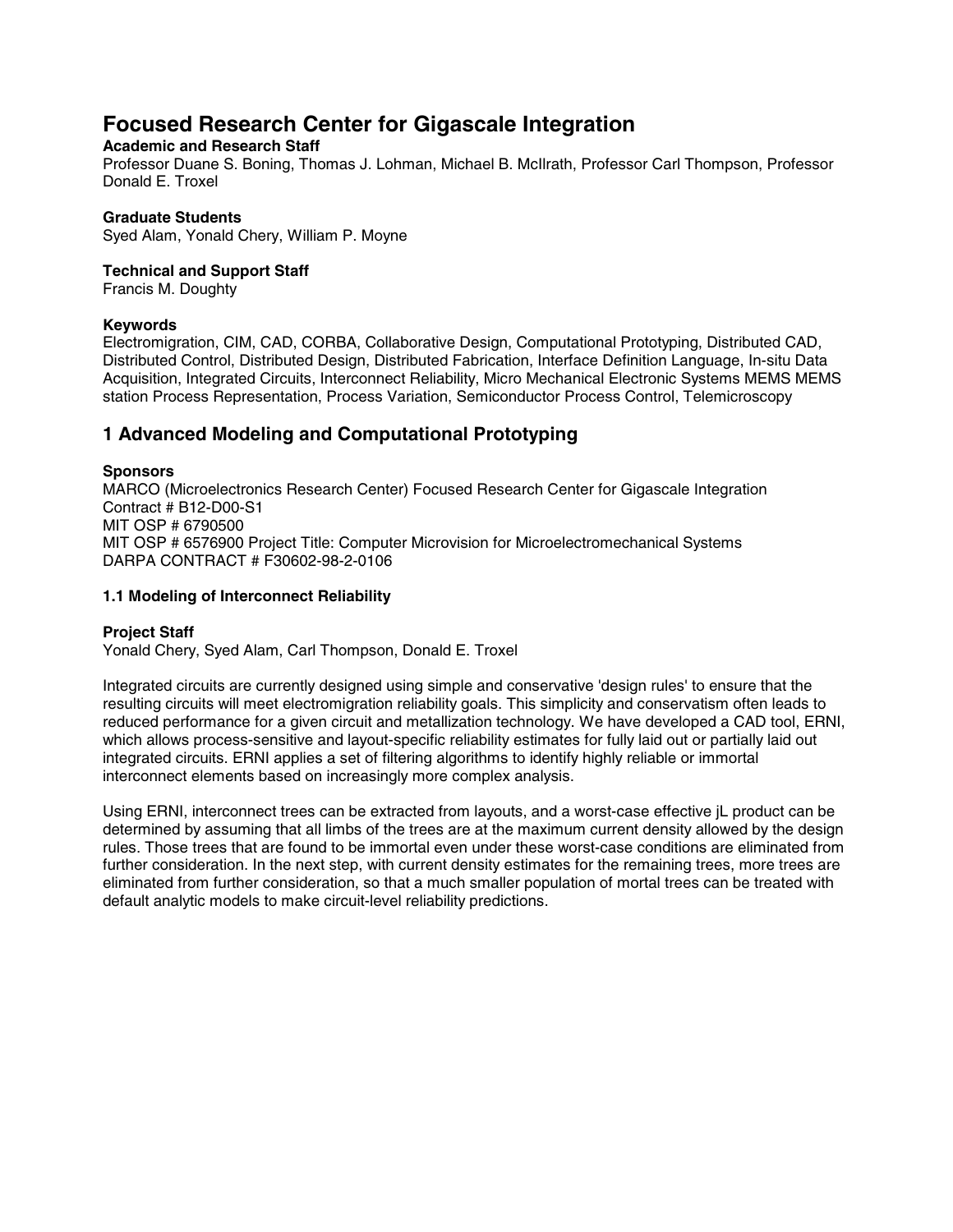

*Figure 1. Modeling of Interconnect Reliability*

## **2.1 Distributed Design and Fabrication of Microsystems**

#### **Project Staff**

Michael B. McIlrath and Donald E. Troxel

The design, fabrication, and verification of state-of-the-art microsystems devices require an increasingly diverse, specialized, and expensive set of resources. These resources include manufacturing equipment, people, metrology tools, and computational software. Advanced microsystems research activities are even more demanding, frequently requiring unique equipment and processing capabilities.

Such capabilities are of particular importance in the development of new technologies, where both equipment and expertise are limited. Distributed fabrication enables direct, remote, physical experimentation in the development of leading edge technology, where the necessary manufacturing resources are new, expensive, and scarce. Computational resources, software, processing equipment, and people may all be widely distributed; their effective integration is essential in order to achieve the realization of new technologies.

We are developing software components of a flexible system architecture capable of supporting distributed, collaborative miscrosystems design, fabrication, and testing. Process engineers and product designers access processing and simulation results through common interfaces and collaborate across the distributed manufacturing environment.

A distributed semiconductor process repository allows users to retrieve and examine process flows from multiple process libraries across the network. The repository programming interfaces are encapsulated by a distributed object model as specified by OMG CORBA standards. Application clients and repository services may be implemented in any language supported by a CORBA-compliant Object Request Broker (ORB) and interoperate across a local or wide-area network. Process objects and services may be located at various sites, transparently to application clients. The process representation object model supports both simulation and fabrication and has been extended to support statistical process variation information from process history.

Applications under current development include optimized MEMS design, distributed process control and diagnosis, and remote MEMS metrology via a gigabit optical network.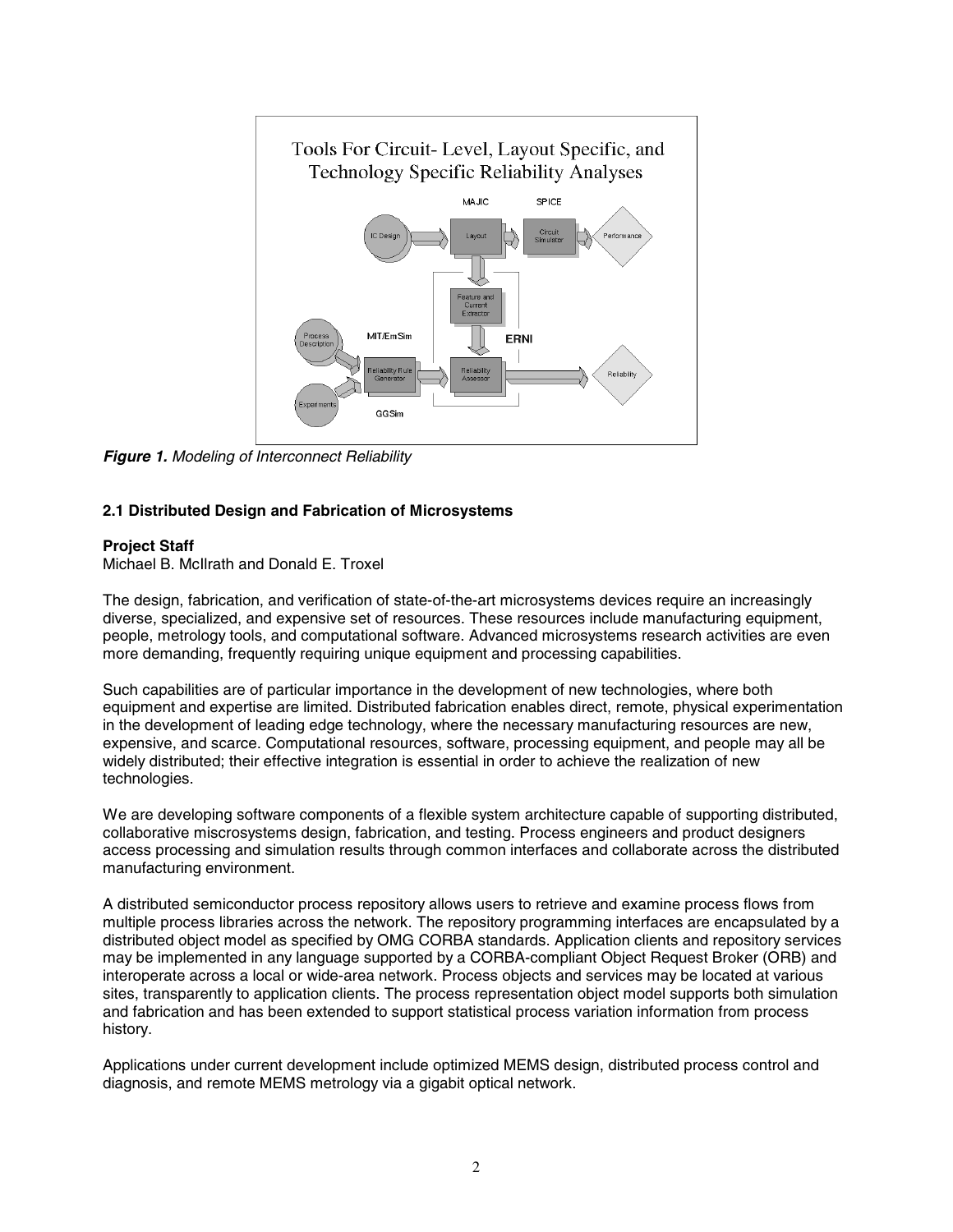#### **2.2 Labnet Software**

#### **Project Staff**

Thomas L. Lohman, Duane S. Boning

University microfabrication laboratories are facing many new challenges and opportunities: facilities are becoming more expensive and difficult to manage; resources and expertise need be shared and made available to a wider community; education and research are becoming more dependent on multi-institutional collaboration. Given the above challenges, there is a growing desire for a new distributed information infrastructure, that will allow remote collaboration, access to remote sites' data and sharing of end-user software applications, in the face of differences between remote sites in computer platforms, operating systems, and technical resources. Past research has been done within this application domain but most working systems are too tightly coupled to their local facilities, suffer from portability problems and have never addressed the issue of data distribution and remote site interaction.

The Labnet Software Project was initiated in recognition of a need for universities to share the development and support effort needed to develop and maintain new distributed laboratory information systems. Joint development work among MIT, Stanford University and the University of California at Berkeley is in progress and working toward the goal of using the system in a production environment at all schools.

Currently, Stanford University has taken the lead on the development of the core modules of the system, with MIT and UCB contributing specific pieces of the system. An initial successful deployment of the core system has been done within Stanford's production environment, leading to increased user feedback and testing. The intended goal is to have the core system installed at MIT within the year and to completely replace the existing software system, used within the MTL fabrication facilities, within the next 1-2 years. In addition to the main goal of having a working information system for the university's fabrication facilities, the following are the general technical goals and guidelines of the project:

- Assess and adopt the use of relevant emerging technologies such as The Object Management Group's (OMG) Common Object Request Broker Architecture (CORBA), OMG's Interface Definition Language (IDL), Sun Microsystem's Java language, eXtensible Markup language (XML), and standard database access interfaces such as Java DataBase Connectivity (JDBC).
- Create an infrastructure that will enable collaborative distributed design and fabrication (including object-oriented distributed programming interfaces and web-based user interface capabilities).
- Develop abstract specifications of programming interfaces both to data and services, easing the burden of future additions and changes to the software infrastructure.

#### **2.3 Process repository**

Semiconductor Process Repository

#### **Project Staff**

William Moyne, Michael McIlrath, Donald Troxel

A system was created to facilitate distributed process research and design. This allows users to retrieve and examine process flows from multiple process libraries across the network.

A distributed process repository interface was developed. The repository application programming interface (API) is encapsulated by an OMG CORBA distributed object model and defined by an Interface Description Language (IDL) specification. The process object model used to encapsulate the process repository API is based on the Semiconductor Process Representation (SPR) Information Model. The IDL specification is programming language-neutral; application clients and repository services may be implemented in any language supported by a CORBA-compliant Object Request Broker (ORB) and interoperate across a local or wide-area network. Process repositories may be distributed; process objects and services may be located at various sites transparently to application clients. Applications and services may interoperate using entirely